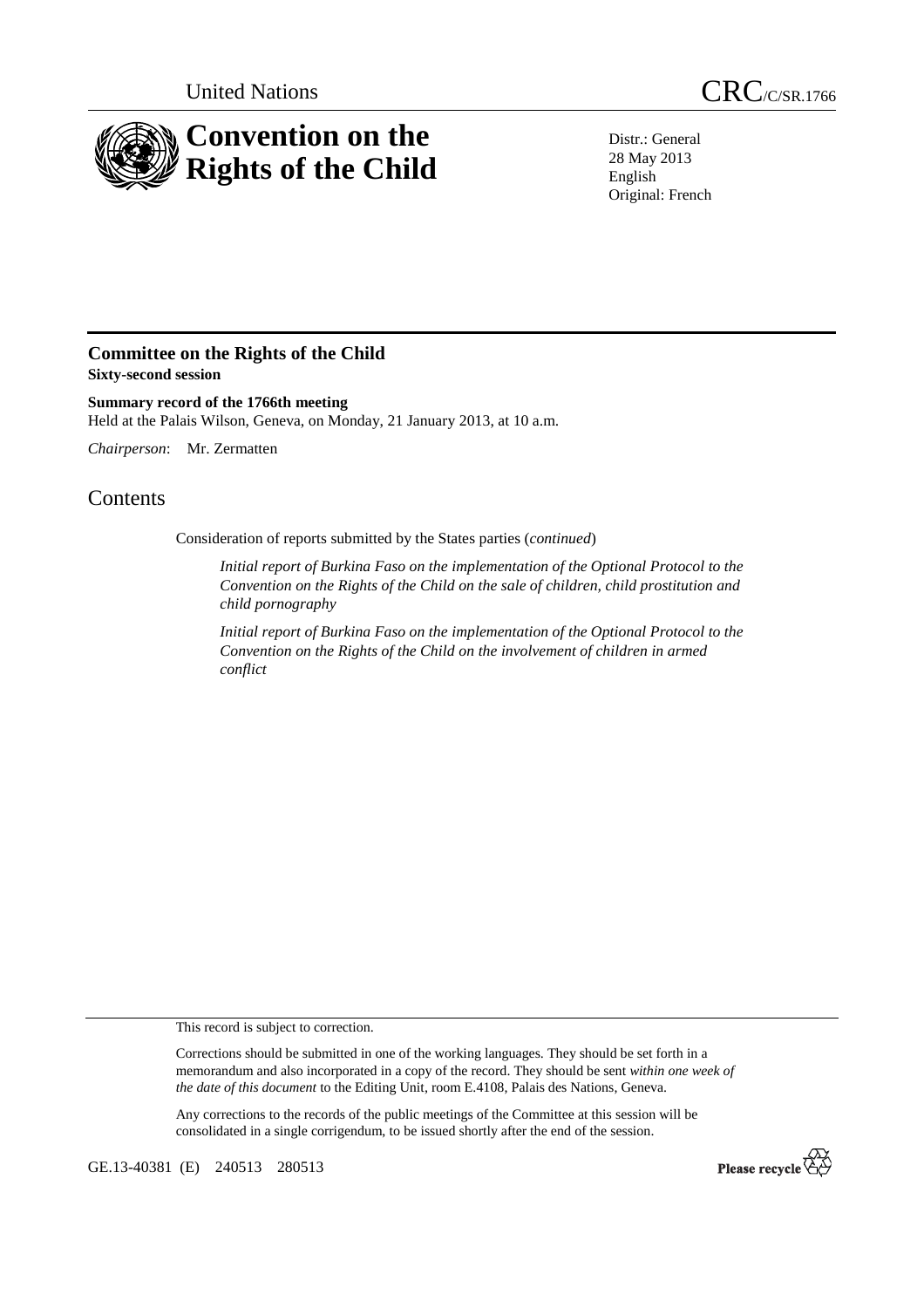*The meeting was called to order at 10 a.m.* 

## **Consideration of reports submitted by the States parties** (*continued*)

*Initial report of Burkina Faso on the implementation of the Optional Protocol to the Convention on the Rights of the Child on the sale of children, child prostitution and child pornography* (CRC/C/OPSC/BFA/1; CRC/C/OPSC/BFA/Q/1; CRC/C/OPSC/BFA/Q/1/Add.1)

1. *At the invitation of the Chairperson, the delegation of Burkina Faso took places at the Committee table.* 

2. **Mr. Manly** (Burkina Faso) said that the report under consideration had been prepared in cooperation with the ministerial departments responsible for children's affairs, technical and financial partners and civil society.

3. In 2009, in order to implement the Optional Protocol on the sale of children, child prostitution and child pornography, the Government had launched a project entitled "Child labour in artisanal mining and quarrying", thanks to which 11,123 children had been removed from such employment. In September 2011, the Government had also set up a telephone helpline (116) allowing minors to report violent abuse, established the national watch committee and, in June 2012, adopted a national action plan to combat the worst forms of child labour in Burkina Faso. Lastly, the Government had conducted several awareness-raising campaigns concerning the problem of child trafficking and the worst forms of child labour.

4. The data-collection system in place did not gather disaggregated information on the sale of children, child prostitution and child pornography. In 2012, 1,910 children had fallen victim to trafficking, with 1,554 being trafficked internally and 356 trafficked across borders. The vast majority of the victims were boys.

5. Burkina Faso had adopted several laws designed to implement the Optional Protocol, including Decree No. 616, of October 2010, setting up reception centres for children in distress, Decree No. 617, of October 2010, governing the conditions of placement and monitoring of children in foster homes or foster families and Decree No. 618 of October 2010 establishing a central authority responsible for matters relating to adoption and the civil aspects of international child abduction.

6. A large number of managers of cinemas and Internet cafés had been made aware of the disastrous effects of pornography on children's education. Specific training courses had also been established for persons engaged in caring for child victims of violence, professionals working with children and trainee teachers. Lastly, the public and the main stakeholders had been made aware of the existence of the Act on combating trafficking in persons and similar practices through a campaign of posters and leaflets.

7. Burkina Faso had prepared a bill establishing and penalizing the offence of the sale of children, child prostitution and child pornography. Furthermore, a general child protection code was being drafted. Moreover all acts referred to in article 1 of the Protocol were covered by the criminal law of Burkina Faso. Act No. 29, of May 2008, provided measures to protect the identity and safety of victims of trafficking in persons and witnesses. Victims were directed to a transit centre, where they received medical, psychological and social assistance, prior to being placed in care if necessary.

8. The Government had signed several agreements in the field of international assistance and cooperation and was on the point of signing a cooperation agreement with Côte d'Ivoire aimed at combating the cross-border trafficking of children.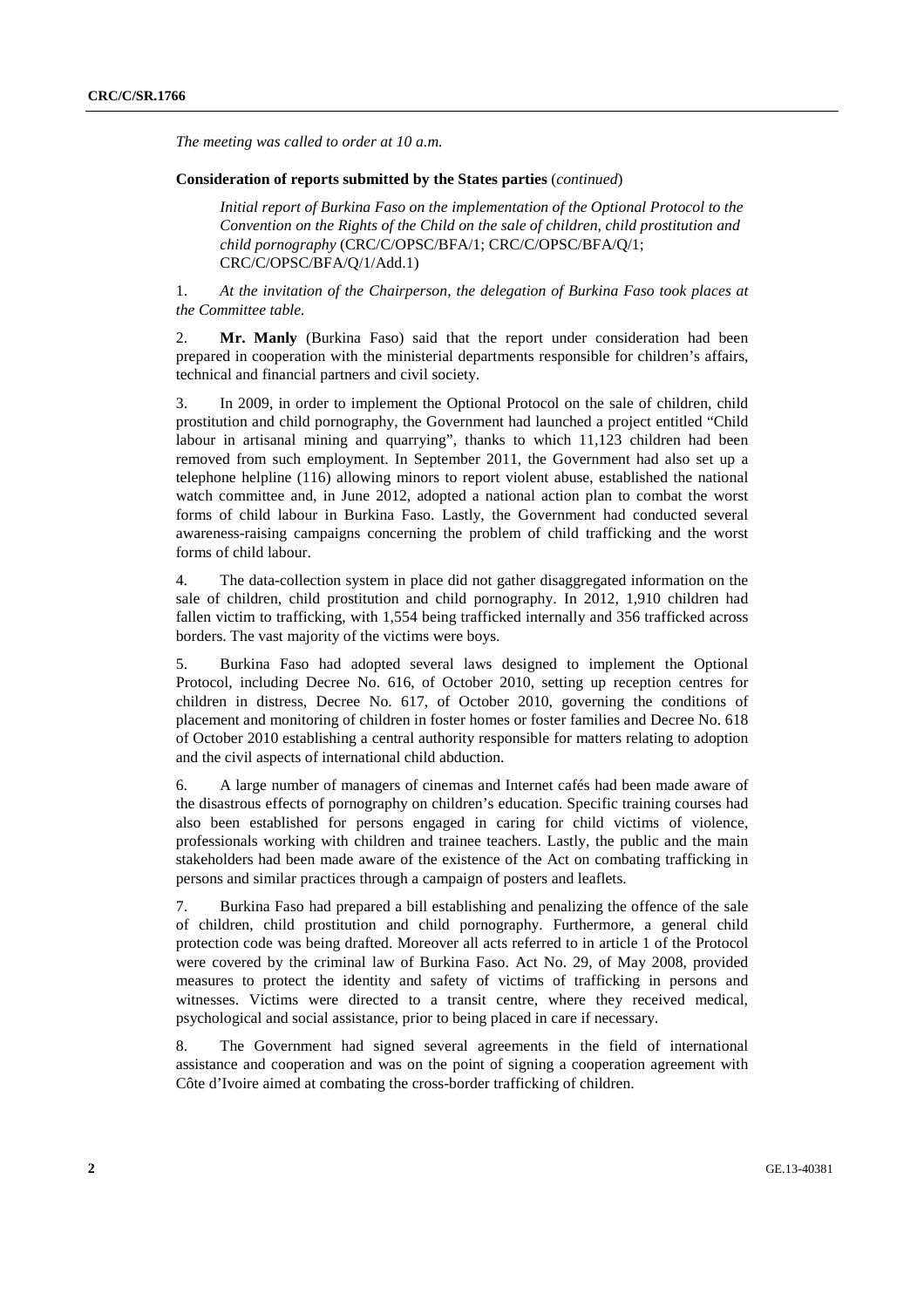9. Burkina Faso had not needed to amend its legislation concerning recruitment into the national army following the country's accession to the Optional Protocol on the involvement of children in armed conflict, given that Act No. 37, of May 2008, prohibited the enlistment of persons under the age of 18 years. The minimum age for enlistment had, moreover, been increased to 20 years through the decree of 5 July 2012.

10. The National Council for the Survival, Protection and Development of Children, made up of representatives of the competent ministerial departments, the Child Parliament, non-governmental organizations (NGOs), customary and religious authorities and private stakeholders, was responsible for coordinating the implementation of the two Optional Protocols.

11. Since Burkina Faso was not a country at war, nor emerging from conflict, the acts referred to in the Optional Protocol did not affect any Burkina Faso children. However, 35,335 Malians, mainly children, had been taken in by Burkina Faso since the outbreak of unrest in northern Mali in 2012.

12. The Government was experiencing certain difficulties with regard to the promotion and protection of the rights of the child, including the lack of financial resources, the ineffectiveness of certain laws protecting children, the lack of national standards concerning the implementation of certain provisions of the Optional Protocols and the insufficient supply of care facilities for children in difficulty. The Government clearly needed to continue to rely on the technical and financial assistance of the international community.

13. **Mr. Kotrane** (Country Rapporteur for the Optional Protocol on the sale of children, child prostitution and child pornography) asked whether the draft general child protection code currently being prepared was the same as that which was supposed to have been adopted in 2010 and which concerned only children in conflict with the law. He wished to know whether the new code would really cover the issues addressed by the Optional Protocol and, in particular, whether subjecting children to forced labour or mediating irregular adoptions were acts equivalent to the sale of children and were considered offences, and whether the mere possession of child pornography was punishable. He was concerned that child victims of trafficking might be deemed guilty rather than victims under article 428 of the Criminal Code, which penalized "presumed soliciting", and wished to know what the State party intended to do to rehabilitate those children. Lastly, he asked whether the Optional Protocol could provide grounds for extradition if the acts concerned were committed abroad.

14. **Ms. Nores de García** wished to know how the State party taught children about the Optional Protocol, considering that only half the country's children attended school, and what efforts it was making to improve the school enrolment rate and to tackle illiteracy among the adult population.

15. **Ms. Sandberg** asked what steps the State party had taken to combat early marriages and whether there were plans to raise the marriage age to 18 for both girls and boys. She would like more details on the functioning of the telephone helpline for children: how many calls did it receive and had it been allocated sufficient resources?

16. **Ms. Aidoo** asked what steps the State party was taking to combat sexual violence against children in cities, in particular in Bobo-Dioulasso and Ouagadougou, and what measures the State party intended to take in order to make the Optional Protocol better known throughout the country.

17. **Ms. Maurás Pérez** wished to know whether the State party intended to tackle harmful practices such as polygamy, bride price and the ban on women inheriting their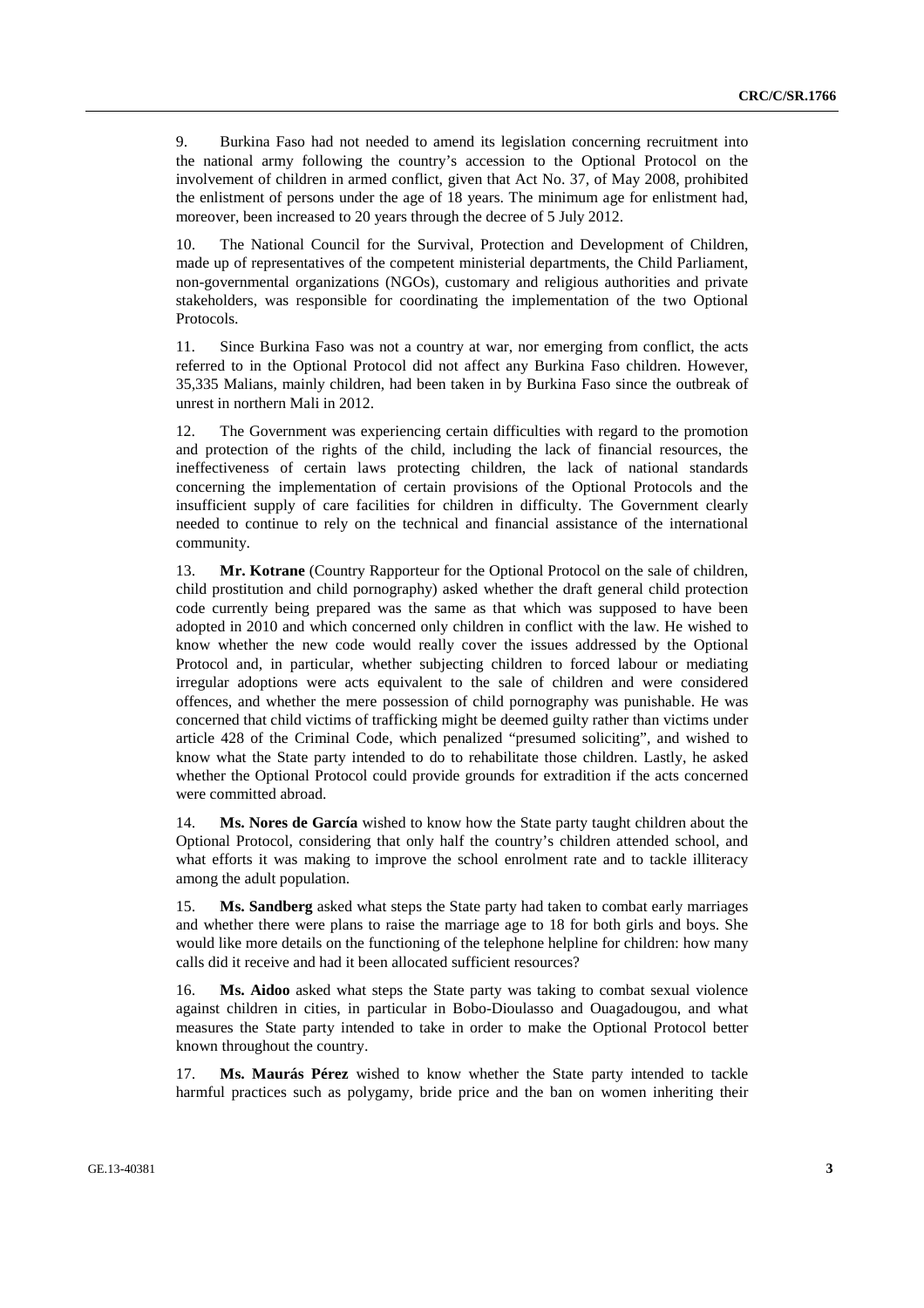husbands' wealth or having access to land, in particular by legislating and encouraging a change of attitude in that regard through public discussions on the role of women in society.

18. **Mr. Koompraphant** enquired about the measures taken by the State party to combat violence against children, and how widespread the sexual exploitation of children and child pornography were in Burkina Faso.

19. **Mr. Cardona Llorens** asked whether the State party had resumed the process of ratifying the Hague Convention on the Protection of Children and Co-operation in Respect of Intercountry Adoption, which had been temporarily suspended, and, if that were the case, what guarantees the State party intended to put in place at the national level to combat the sale of children and the corruption often linked to such activity?

20. **Ms. Wijemanne** wished to know how the State party intended to combat child labour in mining, a sector in which children were also often victims of sexual exploitation. She asked why the birth registration system functioned so badly: were parents unaware of the importance of registering their children, or was it due to a lack of resources and infrastructure?

21. **The Chairperson** enquired about the criminal liability of legal persons and the judicial protection given to child victims or witnesses.

22. **Ms. Aidoo** asked whether funds were specifically set aside for the implementation of the Optional Protocol, in particular in order to combat the cross-border migration of girls, who were hired as domestic workers.

*The session was suspended at 11 a.m. and resumed at 11.25 a.m.* 

23. **Mr. Manly** (Burkina Faso) said that all international adoptions were subject to the provisions of the Convention on the Protection of Children and Co-operation in Respect of Intercountry Adoption. The central authority responsible for international adoptions examined all adoption requests following very strict criteria, in accordance with the law.

24. **Mr. Kotrane** asked whether acting as a paid intermediary in an adoption procedure was considered equivalent to the sale of children and was punishable under criminal law.

25. **Mr. Manly** (Burkina Faso) explained that acting as an intermediary in an adoption procedure was illegal under the Criminal Code. Offenders could be convicted of aiding and abetting the corruption of minors. All the formalities involved in the adoption procedure were based on the exchange of information between the central authorities of Burkina Faso and those of the country of the applicants for adoption, strictly in accordance with existing law.

26. **Mr. Cardona Llorens** asked how many international adoptions had been registered in 2011 and 2012.

27. **Mr. Zoungrana** (Burkina Faso) recalled that Burkina Faso had been one of the first African countries to ratify the Hague Convention and that the country was committed to respecting all its provisions. The delegation would provide the Committee with detailed statistics on the number of international adoptions. The State partially subsidised orphanages and care facilities for children and paid financial compensation to foster families.

28. **Mr. Manly** (Burkina Faso) explained that child victims of trafficking were taken to a transit centre where they received psychosocial and medical assistance. During legal proceedings, child victims and witnesses were all assisted by a lawyer and, at the request of the presiding judge, hearings could be held in camera, which avoided any confrontation with perpetrators.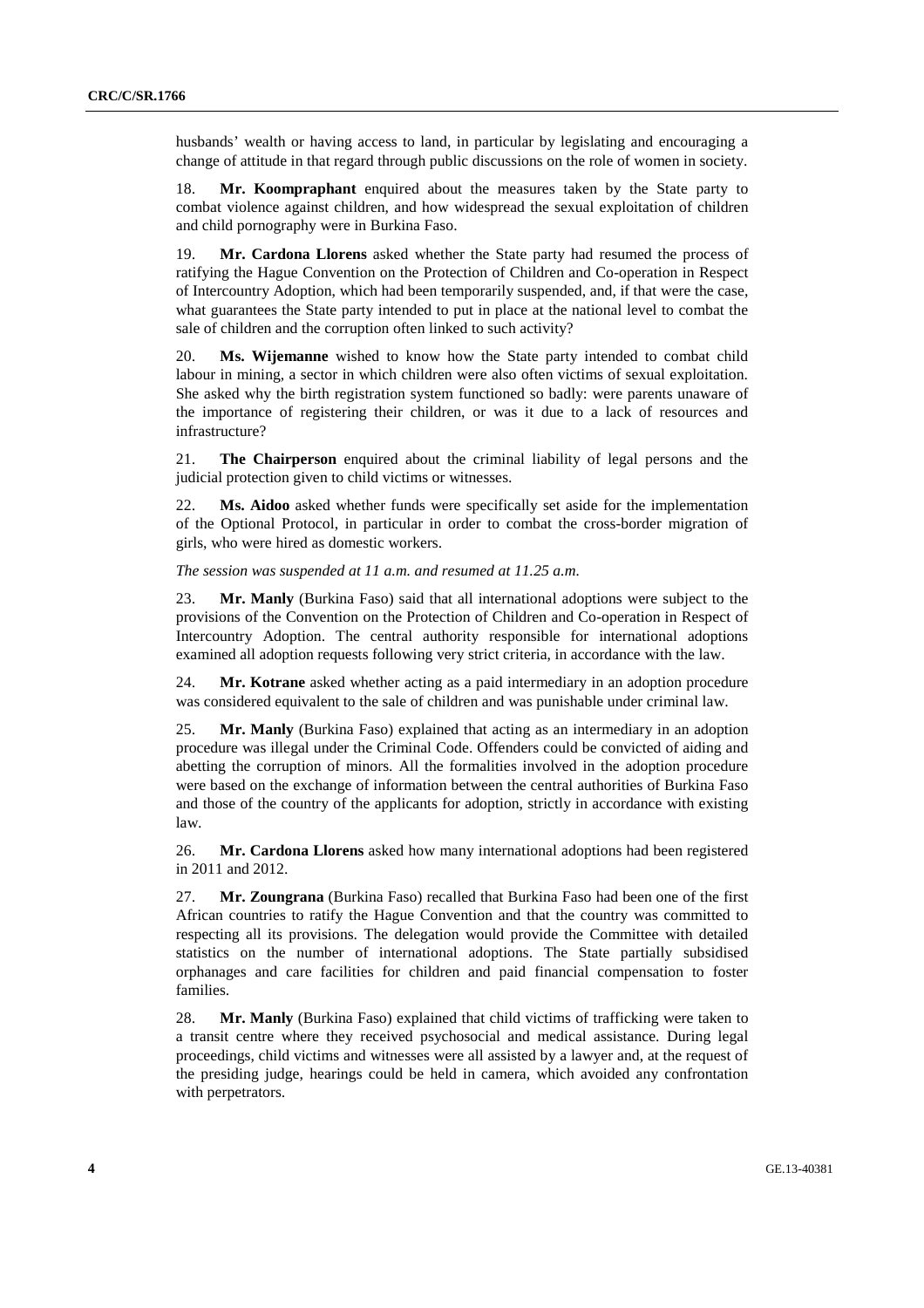29. **Mr. Zoungrana** (Burkina Faso) said that civil society took part in the preparation of reports under the international human rights instruments, and played a major role in the dissemination of the Optional Protocol. Under the Labour Code, individuals under the age of 18 were not allowed to work in the mining industry, a prohibition that was respected by the mining companies. A set of rules had been drawn up for artisanal mine operators in order to prevent the use of child labour at gold washing sites.

30. **The Chairperson**, noting with concern that a large number of children continued to work in agriculture and as domestic workers, asked why the law was not more strictly applied.

31. **Mr. Zoungrana** (Burkina Faso) recognized that some children who had not attended school had worked to learn a trade, but the authorities ensured compliance with the prohibition of the worst forms of child labour and had established a list of the types of work from which children were excluded.

32. **Ms. Merindol Ouoba** (Burkina Faso) explained that it was not uncommon for parents to entrust their children to the care of relatives in order to ensure that they received an education. That practice, which was known as "confiage", could sometimes be subverted for purposes other than its original intention, with children being forced to carry out domestic work. The Ministry of Social Action and National Solidarity was working to raise public awareness concerning that issue and the number of cases of child exploitation reported had risen in recent years.

33. **Ms. Sandberg** requested information concerning the situation of children of Burkina Faso nationality exploited abroad, in particular on cocoa plantations in Côte d'Ivoire.

34. **Ms. Merindol Ouoba** (Burkina Faso) said that those practices were regarded as equivalent to the sale of children, given that they involved several paid intermediaries.

35. **Mr. Zoungrana** (Burkina Faso) said that cooperation agreements to combat crossborder trafficking in persons had been concluded between Burkina Faso and the countries of the Economic Community of West African States (ECOWAS) and that efforts were continuing in that field.

36. **Ms. Congo Zongo** (Burkina Faso) said that girls were permitted to marry from the age of 17 years but that there were moves, within the framework of the revision of the Personal and Family Code, to raise that age limit to 18 and gradually to eradicate polygamy. If efforts to promote school enrolment continued to bear fruit, Burkina Faso should achieve a 100 per cent school enrolment rate by 2020.

37. **Mr. Kotrane** asked whether teachers, doctors and social workers had an obligation to denounce the ill-treatment of children and whether the National Commission on Human Rights was authorized to receive complaints. He also wished to know whether children benefited from the legal assistance fund and whether action was taken to prevent marriages involving girls under the age of 17 years.

38. **Ms. Aidoo** asked what was being done to encourage girls to remain at school and to bring to justice parents who forced their children into marriage.

39. **Ms. Congo Zongo** (Burkina Faso) said that all persons in contact with children were made aware of the need to report violations of the rights of the child to which they were witness and that, as a result of denunciations, it had been possible to prevent a number of forced marriages. Thanks to efforts to raise awareness, school attendance for girls was rising and homes had been set up to receive young girls employed as domestic workers in order to allow them to complete their studies. Following the Committee's 2010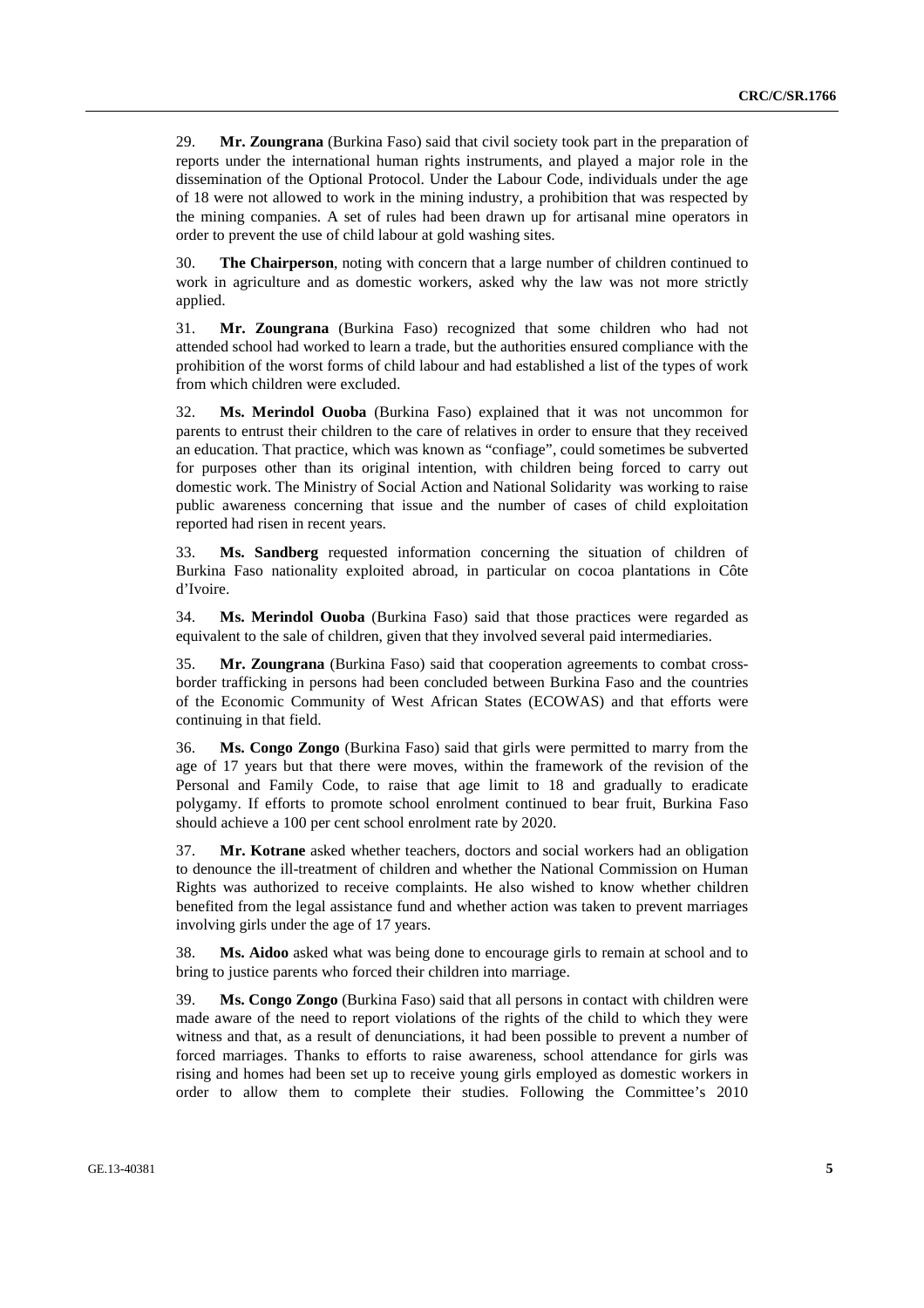recommendations, a new child protection code was being prepared, which offered comprehensive protection for children.

40. **Mr. Manly** (Burkina Faso) said that it was not a question of forced marriage in the strict sense of the term since the unions concerned were so-called free unions. He added that the legal assistance fund provided for under the Code of Criminal Procedure and the Code of Civil Procedure ensured that minors had access to counsel.

41. **Mr. Kotrane** said that those free unions were equivalent to forced marriages because the children were forced to live together.

42. **Ms. Sandberg** asked what was being done about the problem.

43. **Ms. Nores de García** said that such unions amounted to child abduction if entered into without parental consent and to the sale of children if parental consent had been forthcoming.

44. **Ms. Merindol Ouoba** (Burkina Faso) said that the matter would be looked into when the Personal and Family Code was being revised and that only education and awareness-raising campaigns would put an end to those age-old practices.

45. **The Chairperson** wished to know if there was a general plan to raise awareness among religious and customary leaders.

46. **Ms. Congo Zongo** (Burkina Faso) said that the decentralized services of the Ministry of Social Action and National Solidarity carried out awareness-raising campaigns in various regions, especially in the east of the country, where such practices were common.

47. **Ms. Zabsonre** (Burkina Faso) said that, since 2010, the National Commission on Human Rights had been functioning in accordance with the Paris Principles, that it was currently financially independent of the Ministry for the Promotion of Human Rights and that it comprised a chamber which dealt exclusively with the rights of the child. Moreover, the Government drew the public's attention to the importance of birth certificates for the enjoyment of rights and had launched late registration programmes.

48. **Mr. Zoungrana** (Burkina Faso) said that child victims of prostitution were also often victims of trafficking and that the Government's action contributed to the fight against cross-border crime.

*Initial report of Burkina Faso on the implementation of the Optional Protocol to the Convention on the Rights of the Child on the involvement of children in armed conflict* (CRC/C/OPAC/BFA/1; CRC/C/OPAC/BFA/Q/1; CRC/C/OPAC/BFA/Q/1/Add.1)

49. **Mr. Gastaud** (Country Rapporteur, for the Optional Protocol on the involvement of children in armed conflict) wished to know what steps had been taken to halt all recruitment of children in relation to the conflict that was taking place in Mali, as well as to promote the provisions of the Optional Protocol and the rules of humanitarian law in general among the public. He queried the degree of independence of the national committee set up to monitor and evaluate the national plan of action for children and asked whether Burkina Faso intended to collect data specific to the fields covered by the Optional Protocol. He enquired about the measures taken by Burkina Faso to care for child refugees linked to the conflict in Mali and to ensure that those children had not taken part in the armed conflict.

50. He wished to know whether children under 18 attending the Prytanée military academy in Kadiogo received military training or learnt to handle weapons. Lastly, he asked whether Burkina Faso intended to amend the law that subjected extradition to the rule of dual criminal liability.